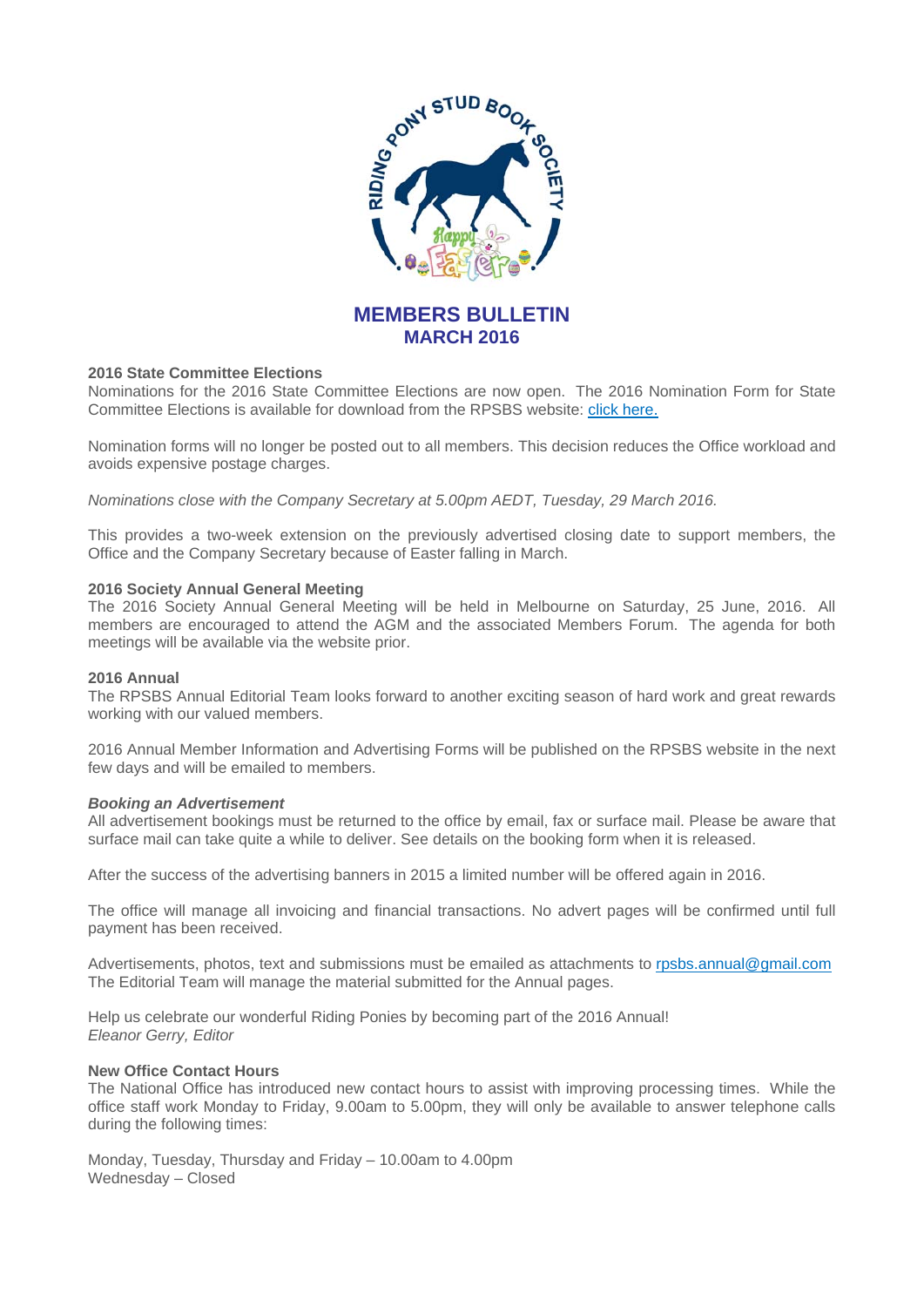# **Transfer Rule Update**

Effective 1 February, 2016, either the vendor or purchaser has the right to initiate and pay for the transfer of a pony. All transfers must still include the authorising signature from the registered owner and be accompanied with payment. Transfers should be lodged with the National Office within 30 days to avoid late fees being applied.

# **Judge Membership Fee – increase**

The Judge membership fee will increase to \$35 per annum, effective 1 July, 2016.

# **Show Exhibitors**

The Society is now working with the committees of agricultural and royal shows to ensure that all entrants meet RPSBS Showing Rules and Regulations.

Exhibitors are requested to ensure that all pony registrations are correct in the online Stud Book. Details being checked include:

- Owner is a current financial member and details are as per the Stud Book.
- Exhibitor is a current financial member.
- Pony is registered correctly for the category it is competing in. This includes upgrading of foals to either geldings or stallions for ponies over 4 years of age if applicable.

Members may be requested to present both their membership card and certificate of registration on the day with spot checks occurring.

## **Processing Times**

Members are advised that pony registrations and transfers, memberships and other associated stud book related requests will incur a turnaround of approximately 2-3 weeks. Please take into consideration the extended mail delivery times due to the new Australia Post services.

For urgent requests, the option of selecting a Fast Track is available. Fast Track requests are actioned the same day and must be received before 4.00pm. A Fast Track fee of \$40 applies per transaction. Please contact the National Office directly to request this service.

When entering a pony for any major show, registrations must be lodged with the National office at least 4 weeks prior to entries closing to ensure that details are available to be published in the associated show program.

## **Standards of Excellence**

The Show Pony and Show Hunter Standards of Excellence have been updated in line with the Registration Rules to reference colour. The Standards of Excellence now reference **Colour: Straight colour is preferred.**

Details are available on the RPSBS National website.

## **Social Media**

The RPSBS Social Media Policy is available on the National Website.

The RPSBS encourages the use of social media to positively showcase the Society, however unfavourable comments that have the potential to harm the reputation of the association and its members is not acceptable.

If you have a specific complaint or query, we encourage you to put this in writing to the Board of Directors where it will be considered and responded to in a formal manner.